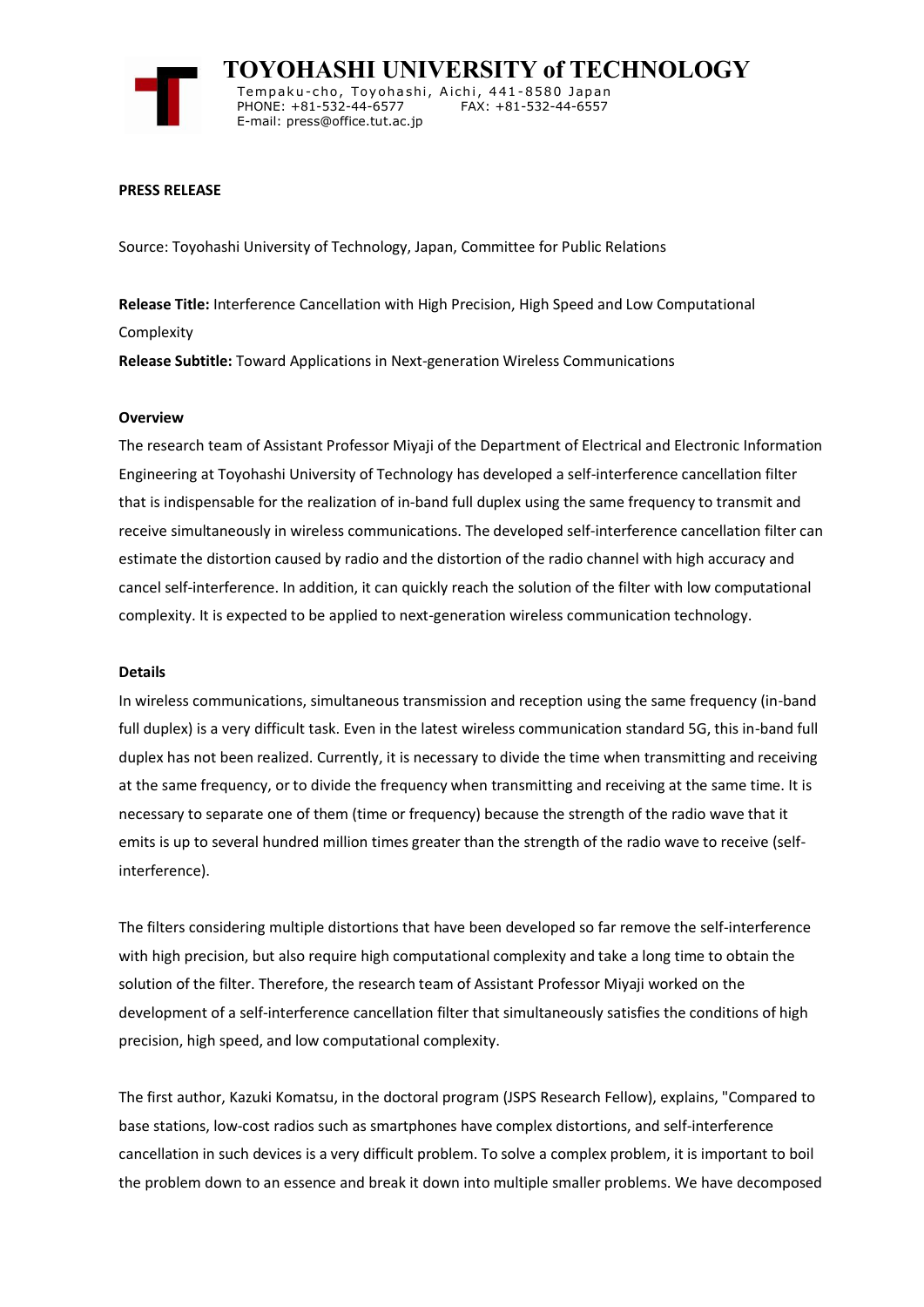

 **TOYOHASHI UNIVERSITY of TECHNOLOGY** Tempaku-cho, Toyohashi, Aichi, 441-8580 Japan<br>PHONE: +81-532-44-6577 FAX: +81-532-44-6557 PHONE: +81-532-44-6577 E-mail: press@office.tut.ac.jp

the problem of self-interference cancellation due to the complex distortion of radio equipment into five small problems and expressed each using mathematical operators. As a result, it was clarified that the solution method of each small problem and the solution method of the big problem which connected them could be derived using five operators and their inverse operators. By applying the derived solution to a filter, we were able to cancel self-interference with higher precision, higher speed, and lower computational complexity than before. The developed filter increases the feasibility of in-band full-duplex communications in small and inexpensive radios such as smartphones."

# **Future Outlook**

The research team is planning theoretical performance analysis and field evaluation of the developed selfinterference cancellation filter. They also believe that by using the developed filter, it can be applied to wireless networks that cooperate with small mobile objects such as drones. Since it is necessary to recreate the filters periodically according to changes in the radio environment due to movement, we can expect contributions from this technology, which has the features of high precision, high speed, and low calculation complexity.

# **Reference**

Kazuki Komatsu, Yuichi Miyaji, and Hideyuki Uehara (2020). Iterative Nonlinear Self-Interference Cancellation for In-Band Full-Duplex Wireless Communications Under Mixer Imbalance and Amplifier Nonlinearity,

IEEE Transactions on Wireless Communications, 10.1109/TWC.2020.2983407.

### **Funding agency**

Hoso Bunka Foundation and Japan Society for the Promotion of Science (JSPS) KAKENHI (JP18K04138, JP19K14979, and JP19J12727).

## **Further information**

Toyohashi University of Technology 1-1 Hibarigaoka, Tempaku, Toyohashi, Aichi Prefecture, 441-8580, JAPAN Inquiries: Committee for Public Relations E-mail: press@office.tut.ac.jp

Toyohashi University of Technology founded in 1976 as a National University of Japan is a research institute in the fields of mechanical engineering, advanced electronics, information sciences, life sciences, and architecture.

Website: https://www.tut.ac.jp/english/